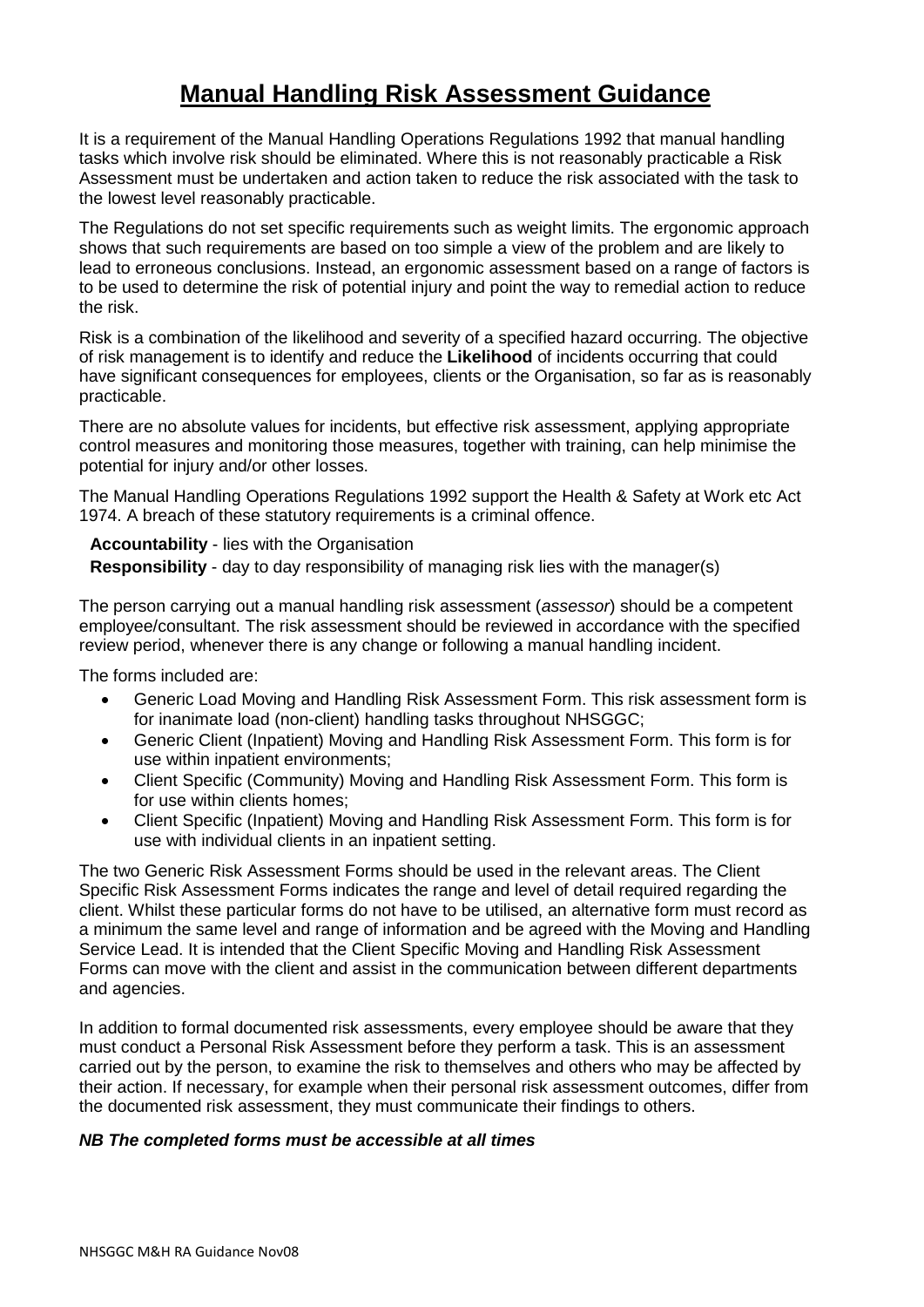# **Inpatient Settings - Guidance on Completing the Forms**

## **1. Generic Client (Inpatient) Moving and Handling Risk Assessment Form**

*Current System of Work column* **-** This section is divided into 3 sections asking the assessor to consider the current way of undertaking the task when the client is independent, requiring manual assistance or the use of equipment.

*Manual Handling Risks column* – This section is again divided into 3 sections asking the assessor to consider the risks associated with the current way of undertaking the task. This might include the Environment (space, floor and lighting conditions); the Staff (postures adopted include excessive stooping and twisting) and Patient (what can they do for themselves, response to pain, adverse reactions to pain); and Organisational factors (how many staff are there, what is the skill mix, how often is the task being repeated)

*Control Measures Required column* – This section is as above and asks the assessor to consider ways of reducing the risks identified, this may include changing methods of communication, changes to the environment and the need for new or different equipment

*Risk Level column* – This section asks the assessor to record **VH** for Very High, **H** for High, **M** for Medium and **L** for Low regarding the risks identified. For guidance on what constitutes the level of risk please refer to the table below and to the separate Risk Matrix Section within the Health and Safety Management Manual.

| Likelihood                      | Impact/Consequences |               |                 |               |                |
|---------------------------------|---------------------|---------------|-----------------|---------------|----------------|
|                                 | <b>Negligible</b>   | <b>Minor</b>  | <b>Moderate</b> | Major         | <b>Extreme</b> |
| <b>Almost</b><br><b>Certain</b> | <b>Medium</b>       | <b>High</b>   | <b>High</b>     | <b>V</b> High | V High         |
| Likely                          | <b>Medium</b>       | <b>Medium</b> | <b>High</b>     | <b>High</b>   | <b>V</b> High  |
| <b>Possible</b>                 | Low                 | <b>Medium</b> | <b>Medium</b>   | <b>High</b>   | <b>High</b>    |
| <b>Unlikely</b>                 | Low                 | <b>Medium</b> | <b>Medium</b>   | <b>Medium</b> | <b>High</b>    |
| Rare                            | Low                 | Low           | Low             | <b>Medium</b> | <b>Medium</b>  |
| <b>High</b><br><b>Very High</b> |                     |               | <b>Medium</b>   | Low           |                |

Table 1. Risk Matrix

*Activity Column C – F.* Each of these activities have several different components. For example Activity C, sit / stand transfers, has several components that may require to be assessed including assisting a client to sit forward and/or assisting a client to stand up from a bed and/or assisting a client to sit down into a chair etc. It is anticipated that each component will be addressed separately and numbered in the space provided C \_ ) becomes C 1 ).

*Summary and Action Plan (page 6) –* This is a summary section for recording control measures for Very High, High, Medium and Low risks for each of the activities. This enables progress in reducing risk to be prioritised, tracked and recorded on one page.

Control Measures beyond the influence of the Local Manager, need to be identified to the person who can influence the introduction of the control measure (often the budget holder) for a decision. This communication and decision making process needs to be recorded in the Progress Review Summary column with supporting documentation.

## **2. Client Specific (Inpatient) Moving and Handling Risk Assessment Forms**

This form is for use within all inpatient settings e.g. hospitals, nursing homes and residential care units. In addition to this form there is a Client Specific (Inpatient) Moving and Handling Intervention Plan which should only be used by staff with a high degree of proficiency in Client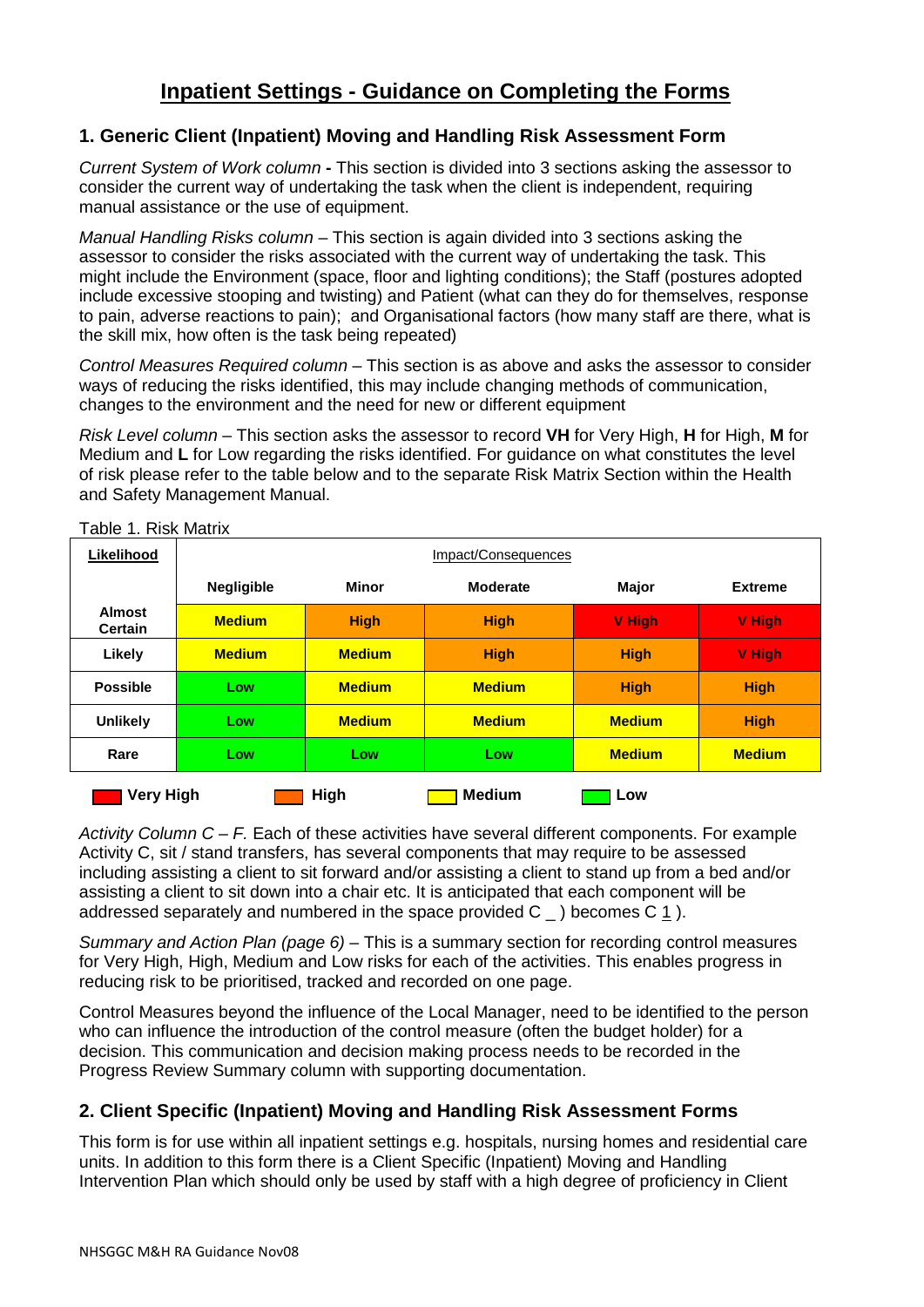Handling risk assessment e.g. Moving and Handling Link Staff. This form is for clients with M&H requirements of a complex nature requiring details to be recorded out with a 'standard' risk assessment. **These forms must be kept with the client's health records.**

# **Community (Home) Settings - Guidance on Completing the Forms**

# **Client Specific (Community) Moving and Handling Risk Assessment Form**

Every client must be fully assessed. The handling assessment **must** be communicated to all staff involved in handling the person. In addition the client must be fully consulted and involved in the assessment and care planning process, as well as any family/informal carer, as appropriate.

**NB** The level of detail regarding the handling assessment should be relative to the level or degree of risk. For example, where there is minimal/low risk handling to be performed by staff, only the relevant sections need to be completed and basic information recorded. However, in higher risk cases, it would be expected that a fuller assessment should be undertaken and all relevant information recorded to demonstrate justification for decision reached regarding the handling plan.

### **Section A. Essential Information**

**A1** Complete the personal and assessor details in full.

The assessment must be reviewed in line with the routine review of the person's total care plan and immediately if there are any changes which may affect the handling needs, such as a change in the person's condition or following any incident/accident. The date of each formal review undertaken must be entered at A1. This must be done even if no changes are made to either the assessment or handling plan pages. If there are no changes in the risk assessment the "no changes" box should be ticked. If there are changes made to the Risk Assessment and Handling Plan, then the "changes" box should be ticked. This provides evidence that a formal assessment has been carried out.

**A2** If no manual handling (MH) is required for any care activities, i.e. no physical assistance required by care staff, then the assessment process ends here. Reference must be made to the full assessment of need/care plan before this judgement is made and given that the information is accurate and up to date.

## **Section B. Person Handling Assessment Details**

- **B1.1 Standing.** Full = the person can weight bear on at least one leg and maintain standing independently without using rails, furniture or other equipment for support. If not, or if variable ability, indicate what equipment and/or assistance is needed.
- **B1.2 Walking.** Full = can walk 10m+ without assistance or equipment. If requires assistance or equipment, indicate as Partial.
- **B1.3 Sitting Balance**. Can the person sit independently on the side of a bed or in a chair without using the backrest, or any pillows for example, for support?
- **B1.4 Head Control**. Can the person control and voluntarily move their head? If not, does it require support during movement? What support is required e.g. head/body brace, head support in a hoist etc?
- **B1.5 Upper Limb Strength/Movement.** Can the person take weight through their upper limbs? e.g. push up from a chair, alter their position whilst sitting, support their weight with a walking stick/zimmer frame? Indicate if problem is left or right-sided.
- **B2 History/Risk of Falls.** Does the person have any previous history of falling to the ground, past or present? How will this affect the way they move or are assisted?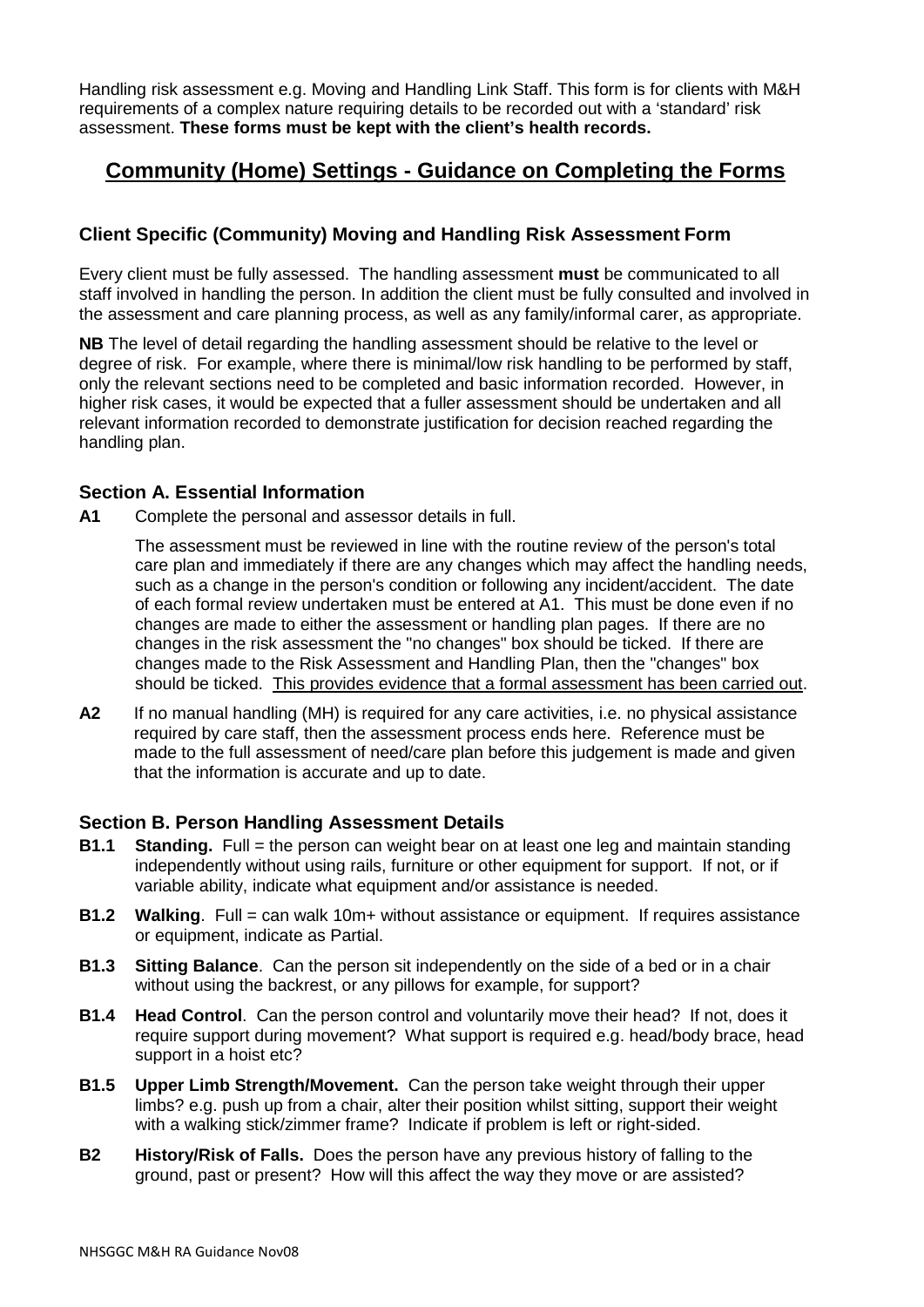Indicate known underlying factors which may precipitate falls such as: problems with balance/vertigo; low haemoglobin which may precipitate fainting/falling; epilepsy; shuffling gait; environmental hazards such as tripping hazards etc

- **B3 History of Seizures.** Is there a history of seizures? Indicate frequency, any warning signs/auras. How will this affect the way they move or methods of handling to be used?
- **B4.1/4.2 Hearing / Vision**.Are there any problems with hearing or sight? If so, are hearing aids/glasses available and functioning? Does the person require guidance either verbally, or by touch or by signing?
- **B4.3 Communication**. Is the person able to communicate with the carer directly/ indirectly? Is verbal or non verbal communication used? What language do they speak/understand? Are staff aware of communication skills to employ when handling e.g. cues, symbols, touch?
- **B4**.**4 Comprehension**. Are there any problems with the person being able to understand instructions or requests from carers? If not, what is required to achieve co-operation? Do relatives/carers need to be involved to achieve this?
- **B5.1 Pain.** Highlight areas such as: Does the person experience any pain? What body parts are affected? Can it be reduced by medication or positioning? Does the pain affect the person's functional ability, co-operation or willingness to move? Outline what needs to be taken into account prior to movement e.g. medication; time of day; handholds or support to be used; equipment selection and positioning.
- **B5.2 Skin Lesions/Vulnerability**. Does the person have any skin problems that will affect their handling needs e.g. pressure sores; weeping wounds; vulnerable areas, etc? If so, outline what special precautions need to be taken e.g. hand positioning/holds; use of gloves/aprons; avoidance of particular types of manoeuvres/techniques, etc.
- **B5**.**3 Attachments.** Has the person got any attachments/supports e.g. braces; callipers; catheters; stomas; prosthesis etc? If so, what considerations need to be taken into account for safe handling e.g. use of equipment; manual assistance; is another carer required etc?
- **B5.4 Involuntary Movements.** Does the person have involuntary movements, and if so, does this affect their ability to move or affect the safety of the handling? If so, what considerations and/or precautions need to be taken either to facilitate movement or for safer handling e.g. use of equipment; manual assistance; use of a second carer?
- **B5.5 Difficulties with muscle strength/tone.** Does the person have any difficulties with muscle weakness or tightness/floppy limbs? If so, how will this affect the handling? e.g. is consideration required to be given to appropriate selection and use of equipment; position of limbs; facilitation by carers?
- **B5.6 Behaviour.** Does the person display behaviour that may affect handling e.g. aggressive tendencies; non-compliance/co-operation; apprehension, etc? If so, what considerations need to be taken into account e.g. a special approach; best times of day for activities; sticking to a daily routine; provide lots of reassurance, etc.
- **B5.7 Stature.** Does the person's body size/shape constrain handling? e.g. is the person really tall which makes it awkward to assist with walking/standing? Do they have a 'lateral curvature of the spine' which makes rolling/turning difficult etc?
- **B6 Cultural Considerations. I**ndicate any cultural or religious considerations that may be relevant to the handling of the person, which will require to be taken account of when formulating the Handling Plan, e.g. a Muslim lady may request that only female carers attend to her care needs.
- **B7 Personal/Family Preferences and Opinions and Needs.** The person's wishes on mobility assistance should be respected at all times and their independence and autonomy must be supported as fully as possible, whilst having due regard for the safety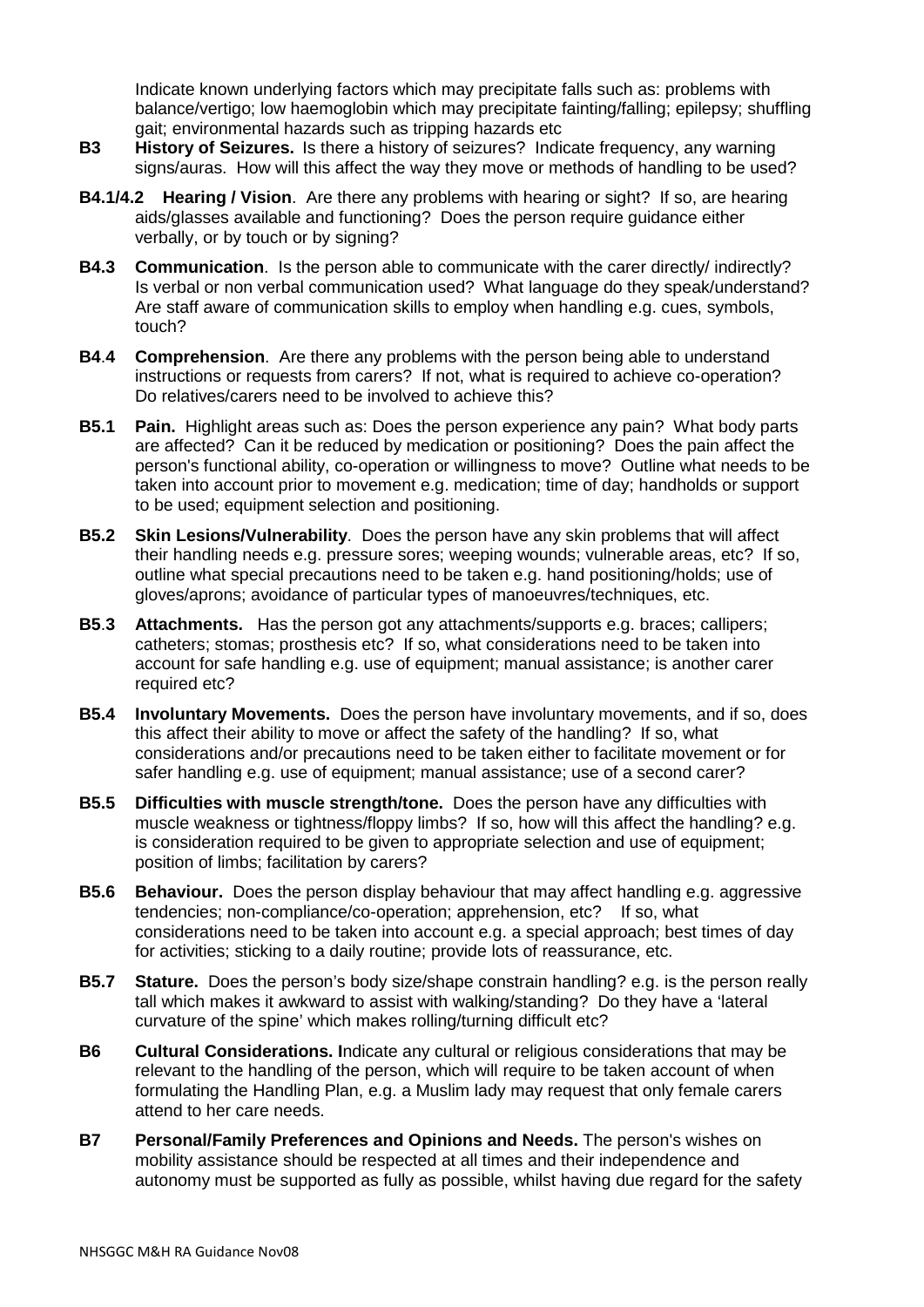of all concerned. The person should be supported to exercise choice, as far as is reasonably possible, over how their mobility needs are to be met. The person's own preferences/opinions on mobility assistance/methods should be recorded here as well as those of any family member(s) and/or carer(s) who may also be involved in any direct elements of the person's care. The right balance needs to be struck between the needs and wishes of the person and the needs of the care workers who will carry out the handling.

You should also document here the consequences of not assisting with certain manual handling tasks in order to justify the taking of higher (though not unreasonable) levels of risk with the handling tasks to be carried out at section E. Consideration must be given to human rights issues which need to be balanced against the safety of employees.

Consideration must be given to the impact of any decisions made upon the person's physical, emotional, psychological and social needs when considering handling methods and equipment to be used.

Also record here if the person and/or family indicate preferences that would entail unsafe handling practices, and any suggested solutions discussed with them.

- **B8 Existing Equipment.** Identify any equipment currently being used either independently or by care staff to support/facilitate mobility or to reduce manual handling risks e.g. walking aids, hoists, hospital bed, smaller handling equipment such as sliding aids, transfer board, etc. This is relevant, as for example, if the person uses or has recently been independent with the use of some equipment, then the aim should be to maintain that level of independence and dignity in transfers by providing that same equipment if still appropriate. If new equipment is required to minimise risks, record justifications here and also record recommendations and action taken at the summary sheet/action plan at Section D.
- **B9 Existing Handing Risks.** Also record here any identified risks related to the current handling methods being used in relation to each task/activity undertaken, in order to justify making changes to the handling methods to be used.

Any action to be taken should also be recorded on the Summary Sheet/Action Plan at Section D.

**B10 Other.** Are there any other factors that require to be taken account of to ensure an appropriate handling method is selected? e.g. does the person have different handling needs at different times of the day; are there any fixed deformities which may affect safer handling; are there any adapted movements staff need to be aware of; are movements or abilities unpredictable; does body size/shape make movements awkward etc?

#### **Section C. The Working Environment**

To be completed for community settings. Social Work establishments should refer to their own generic M&H risk assessments for their own working environments. However this section can be used and completed for situations where the generic assessment is not valid.

If the person is being cared for in more than one location, include a separate Section C. for each location.

An assessment must be made of the environment in which the person is being cared for, identifying the hazards and the associated risks involved. There is also space to make rough notes for any remedial action required. **In relation to the M&H tasks that require to be carried out**, the following considerations must be assessed:

**C1** Are there space constraints affecting good posture? If the working environment hinders the adoption of good posture, the risk of musculoskeletal injury will be increased. Consider low working surfaces or restricted headroom which enforces a stooping posture.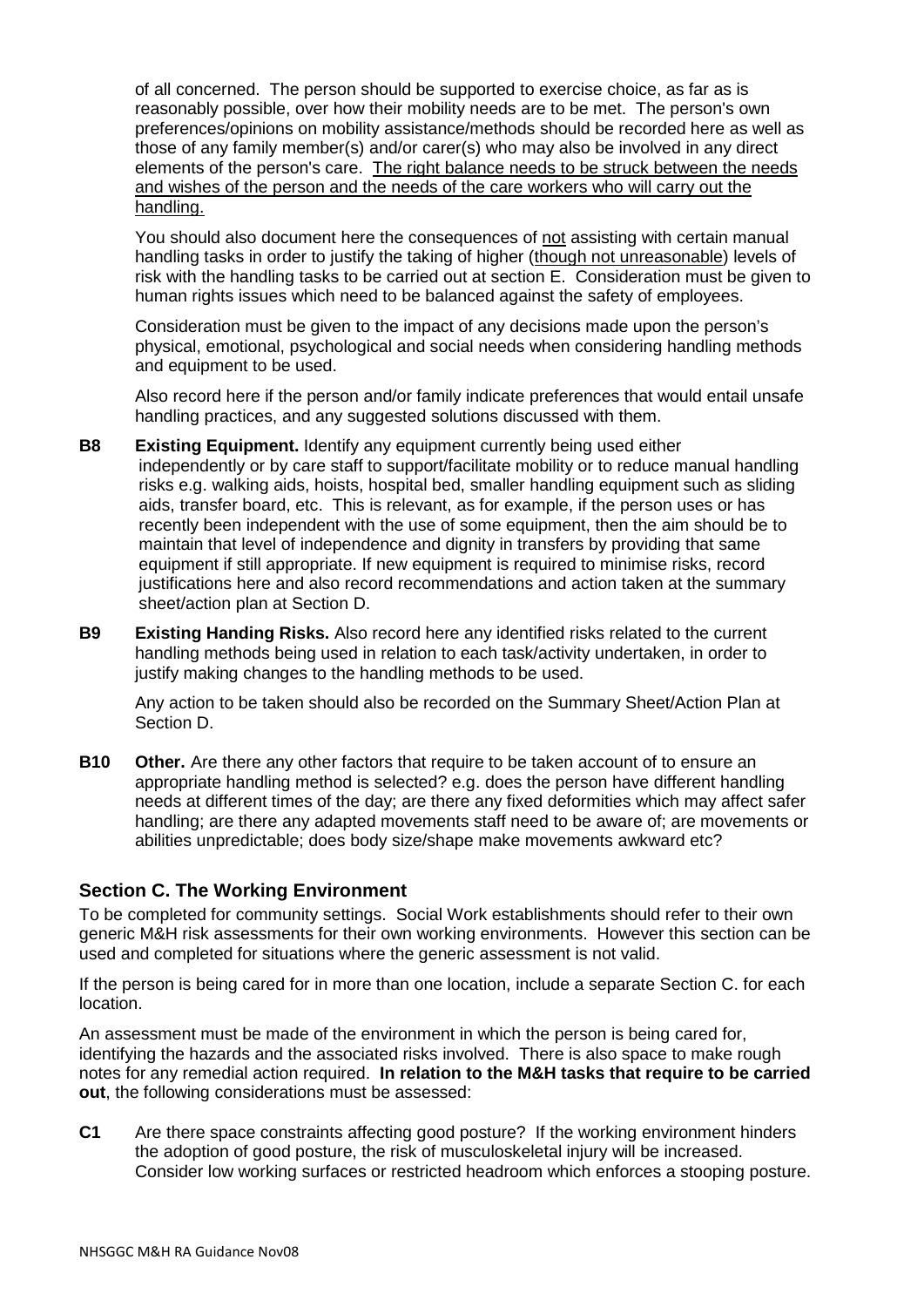Also furniture, fixtures or other obstructions may increase the need for twisting or stooping.

- **C2** Consider heights of working surfaces; such as beds, or changing plinths, suitability of equipment or furniture being used.
- **C3** Is flooring uneven, unstable, slippery? Does carpeting make hoist use difficult*?*
- **C4** Poor lighting can increase the risk of injury. Does poor lighting make it difficult to see hazards?
- **C5** The risk of injury will be increased by extreme thermal conditions e.g. high temperature/humidity could cause rapid fatigue, perspiration of hands may impair your hold. Working at low temperatures may impair dexterity. Gloves and additional clothing, which may be necessary in such circumstances, may also hinder movement and reduce your hold.
- **C6** Consider hazards when aiding the person and/or equipment such as hoists through doorways; down/up stairs; from one room to another etc.
- **C7** Highlight any other environmental problems/hazards identified. e.g. potential effects of adverse weather conditions when undertaking manual handling activities outside; problems with equipment/power supply, etc.

#### **Any action to be taken must be recorded at Section D in the Summary Record/action plan.**

### **Sections B and C - Additional Information/Review Details (I&R)**

#### *'I' - Additional Information*

If further information requires to be recorded in relation to any elements of the assessment details, and there is insufficient space in the box provided, then the information should continue on the reverse page. The "**I**" box must be ticked to indicate to care staff that further information is recorded in relation to that particular section. On the reverse page, enter the appropriate number under the 'No' column e.g. "B1.2". Enter the date in the date column. Continue to record the additional information required. Sign your name in the signature column.

#### *'R' Review Details*

If there are any changes noted when undertaking the review, then a cross should be drawn through the relevant box and the review box ticked. This will indicate to care staff that the person's needs have changed. On the reverse page, enter the appropriate number under the "No" column e.g. "B1.2". Enter the date of the review. Continue to record the review details, sign your name in the signature column. The reviewed information should be used to determine if further controls are required and if any changes are to be made within The Handling Plan.

## **Section D. Summary Assessment/Action Plan**

From the assessment (B-D) undertaken, all identified risks requiring action should be dated, listed and summarised. This summary sheet, with named people responsible, action required and an outcome box will assist the assessor/manager to monitor progress.

The summary sheet may also avoid the need for all staff to read through all the data of the complete assessment.

Any residual hazards and associated risks should also be recorded here with controls to be implemented. In situations where carers are expected to work at higher (though not unreasonable) levels of risk consideration must be given to experience/knowledge skill level required, as well as frequency and duration of the tasks.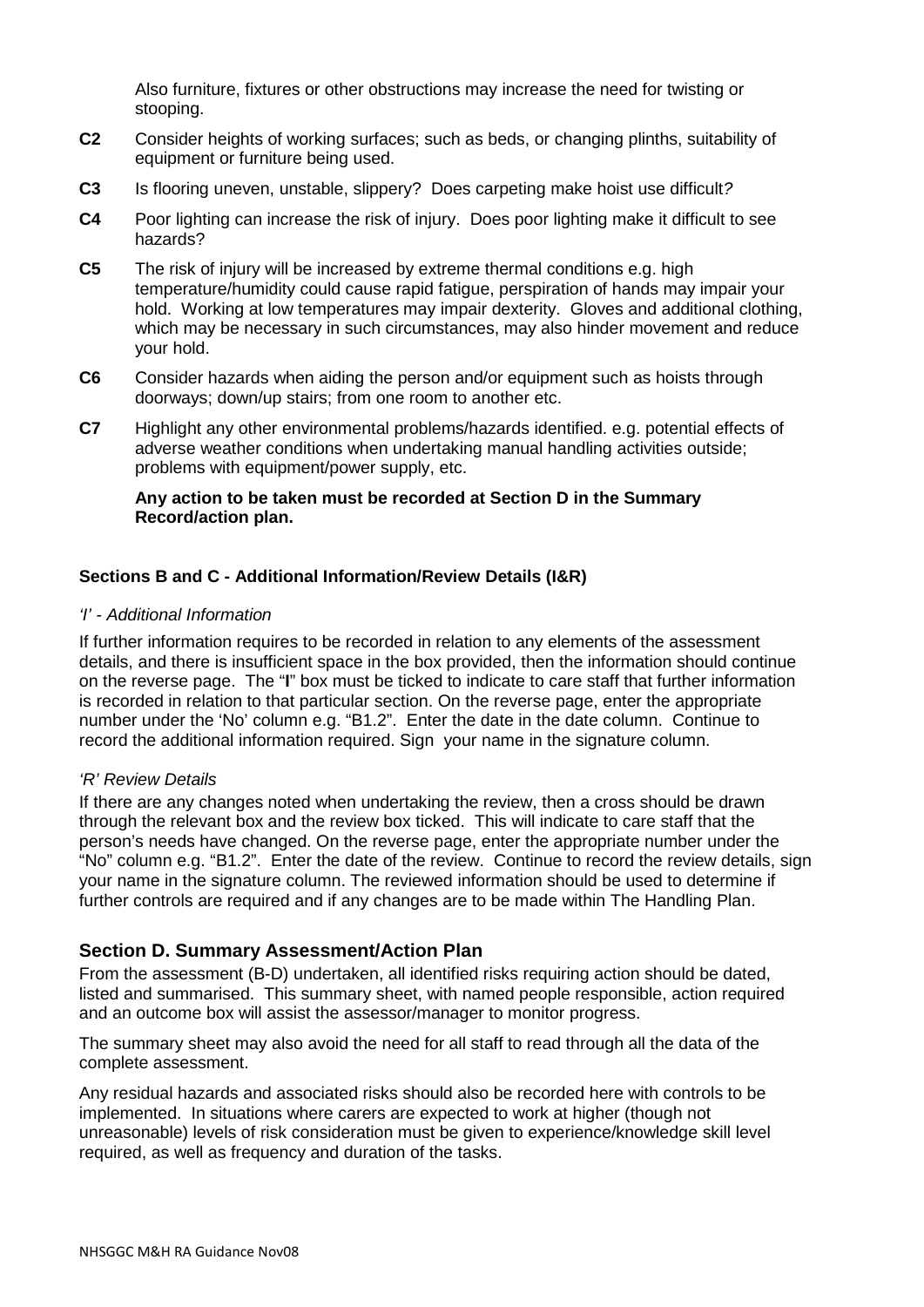# **Section E. Person Handling Plan**

This Section is designed to give care staff sufficient information to carry out moving and handling activities. It should always contain instructions and language consistent with information from NHSGGC's Moving and Handling training courses. Use as many of these sheets as needed, ensuring that each page is numbered at the top right section.

As a minimum, the Summary Record/Action Plan and the Person Handling Plan **must** be made available and readily accessible for care staff to follow. If this information cannot be found, carers must report to their line managers for advice.

**E.1 Tasks column.** All tasks must be considered when completing the Person Handling Plan. Each task contains the same process of assessment information. The following are examples of the kind of tasks to be considered: walking; sit – stand; chair – wheelchair; to/from toilet; moving up/down bed; turn in bed; to bed/plinth; from bed/plinth; bathing/showering etc.

Indicate under the task column the task to be carried out, providing each one with a number where indicated. Consideration **must** be given to any tasks to be carried out in a **foreseeable emergency.**

#### **Foreseeable emergencies must be fully assessed and planned for, with details recorded in the Handling Assessment and Handling Plan.**

For each task, the following information must be completed: (E2 - E5).

- **E2. Clients Abilities column.** Use the rating scale to assess the person's abilities and level of assistance required during daytime and evening/night time i.e.
	- **1. Able with Prompting.** Tick this box if the person can manage the tasks independently of any physical assistance from a carer with/without equipment but requires prompting.
	- **2. Able with Assistance**. Tick this box if the person requires physical assistance of a carer(s) to carry out the task with/without equipment.
	- **3. Full Assistance**. Tick this box if the person is fully dependent in the task and requires full assistance from a carer(s).
- **E3. Handling Method/Instructions column.** Provide a brief description of the handling method to be used. This must be consistent with information provided by NHSGGC's Moving and Handling training courses. For some handling situations, it may be appropriate to add more specific information related to the handling assessment undertaken e.g. specific hand holds; verbal encouragement needed; particular approach to be used, etc.
- **E4. No. of Carers column.** Indicate the number of carers required to carry out the task. This box must always be completed even when a hoist is being used.
- **E5. Equipment to be Used column**. Write a brief and general description of the type of equipment that is required to carry out the tasks safely e.g. hoist, standing hoist, sliding sheet, etc. Details regarding the hoist and sling(s) should be described on the "Hoisting Instructions" page. (See E7).

#### **E6. Additional Information/Review Details column**

*'I' Additional Information* If further information requires to be recorded in relation to the handling methods/instructions and/or in relation to equipment to be used, and there is insufficient space in the box provided, then the information should continue on the reverse page. The "I" box must be ticked to indicate to care staff that further information is recorded in relation to the particular task. On the reverse page, enter the task number and record the task in the task column e.g. "No.2 Sit-Stand". Enter the date in the date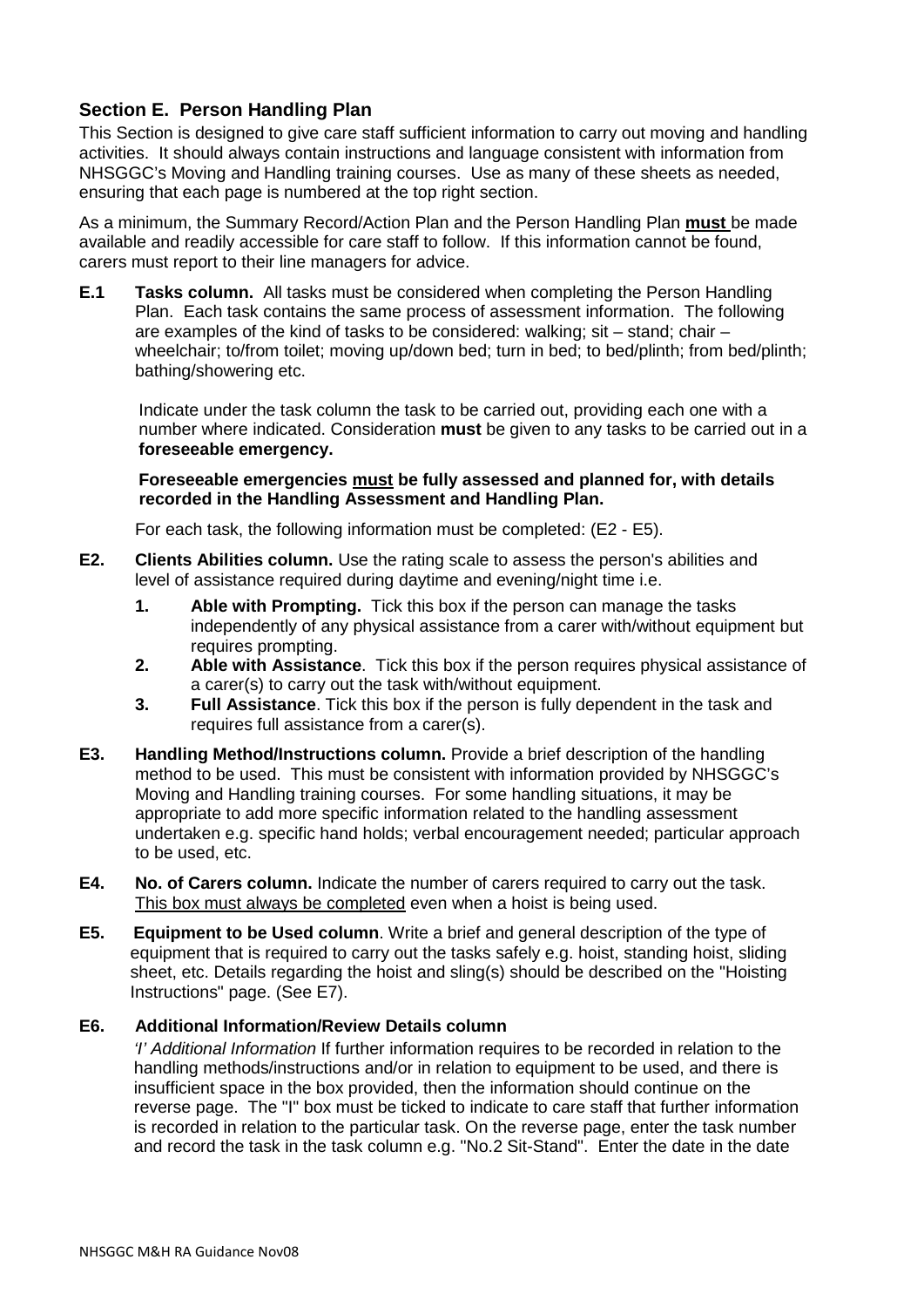column. Continue to record the additional information required. Sign your name in the signature column.

*'R' Review Details* If there are changes to be made to any elements under each task in the Handling Plan, then a cross must be drawn through the relevant box and the review box ticked. This will indicate to care staff that the persons needs have changed as well as the instructions to be followed. Enter the task(s), which have changed at the next available empty box in the task column. You may need to use a Handling Plan continuation sheet. Complete the information as before (E1 - E5) in line with the reviewed risk assessment information.

- **E7. Hoisting Instructions (page 7).** If a person requires to be hoisted, then this section **must** be completed. The number of carers needed **must** be identified within each task box.
- **E7.1 Task Description.** Record and describe task to be undertaken with hoist e.g. bed to chair; wheelchair to toilet etc. Indicate number of carers required for this activity.
- **E7.2 Hoist Details.** Make: e.g. Oxford, Arjo. Model: e.g. mini, major, trixie etc. Include whether electric or hydraulic.
- **E7.3 Sling Details**. Type: e.g. Quickfit, long seat, toilet/access etc. Size: e.g. XS, S, M, L, XL. If a colour coding system is used on the sling note the colour and size, not just the colour.
- **E7.4 Sling Fitting.** Tick the applicable fitting method.
	- Under legs. The straps are crossed under the person's thighs and attached to the spreader bar. This will keep the person's legs together when hoisting.
	- Between legs. This involves the leg straps placed between the person's legs and directly up attaching to the hoist spreader bar.
	- Between legs and crossed. The leg straps are passed between the person's legs and crossed and attached to the opposite side of the spreader bar
	- **NB** For certain sling fittings, it may be necessary to include additional information about how slings are applied.
- **E7.5 Sling Attachment.** If using a sling with loop fittings, record which loops are attached to the spreader bar e.g. using colour code on sling.

# **Non-agreement of Risk Assessment by Client / Informal Carer(s)**

The result of the risk assessment and proposed control measures should be discussed with the person as well as the options to address the risks being explored with the person. The right balance must be struck between the needs/wishes of the person and the health and safety of the care staff involved. However, it is not acceptable that unsafe working practices which pose unreasonable risk to care staff are allowed to continue unaddressed.

If the client / carer refuses to enable the results of the risk assessment this must be documented on the risk assessment and including details about the disagreement.

A formal meeting must be held with the client, their informal carer(s), the manager and any other relevant professionals involved, to formally outline the results of the risk assessment and the consequences to all concerned of not reaching a resolution. Prior to this meeting, further advice may be sought from a Moving and Handling Practitioner. If this takes place enter the date this referral was made and the person involved.

**Outcome:** Record the date meeting was held and details of decisions reached and any changes which may have been made to the handling assessment/plan. Justifications should take account of the safety needs of the care worker under health and safety legislation which should be